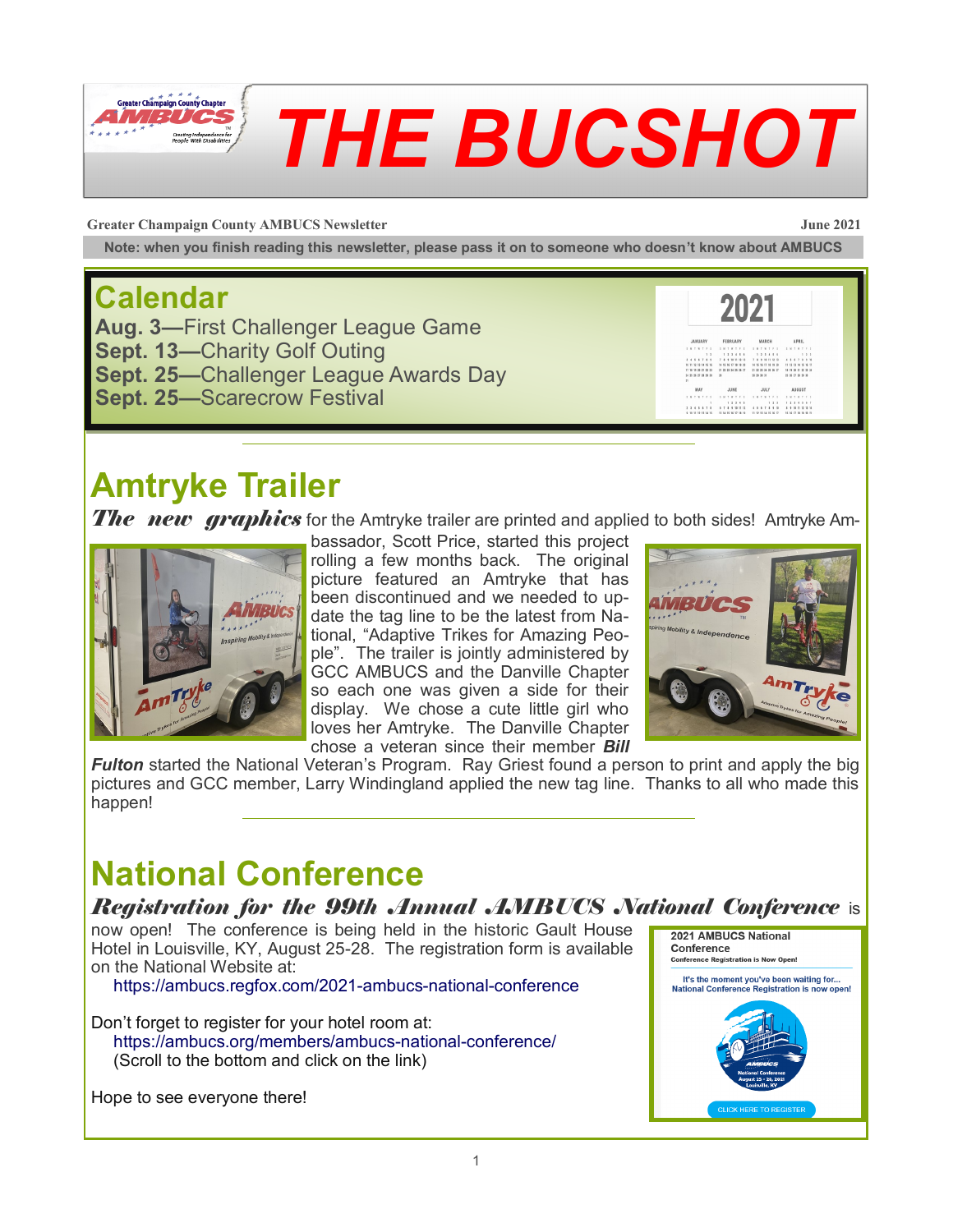#### **Amtrykes**

*Our Amtryke Ambassador Scott Price* has been working on recycling Amtrykes that are no longer being used by their recipients and has quite a few in our storage shed. He reported this month that the shed is almost full and he would like some help with donating some of these old, but still usable, models to groups in town. Camp New Hope is a facility on 41 acres near Lake Mattoon, IL, which provides year-round recreational facilities for those eight-years-old and above with developmental and physical disabilities. They are looking to have Amtrykes available to their campers to use for riding around the 41 acres. Also, Crisis Nursery, an organization dedicated to the prevention of

child abuse and neglect by providing a safe haven to families in crisis, can use some small Amtrykes for their little residents. Another choice for Amtryke use is Head Start, an organization that helps families with young children, 3-5 year-olds, prepare them to succeed in school. Scott and member Cris Vowels are reaching out to those organizations to arrange for donations of these older models in our Amtryke line. (Spoiler alert: Scott delivered some Amtrykes to Head Start early in July! Watch this space next month for details!) Thanks Scott and Cris for keeping this part of our Amtryke program moving forward!

Scott also delivered a new Amtryke to Ethan for his riding pleasure! Even the dog loves the Amtryke! Good job, Scott!

#### **2021 Scarecrow Festival**

*Due to the opening up of Covid restrictions, we will again* be hosting our Scarecrow Festival in AMBUCS Park! Mark your calendars to join us on September 25th for hay rack rides, barrel train rides, a flea market, bake sale, lots of games, and fun in the park! Sadly, the car show will be absent this year but we're working to find a replacement that will be even more fun for kids and adults alike. We'll have more information as things are locked in for the event. Hope to see lots of people there! (Picture is from 2019)

### **2021 Charity Golf Outing**

And speaking of events, our annual Charity Golf Outing will be held this year, too! We'll be at Lake of the Woods Golf Course, Mahomet, on September 13th. Details are incomplete but we hope to have more tee time choices starting at 8am. We also hope to start teams on both the first and tenth holes at the same time in order to move teams through faster. We plan on providing box lunches again and all the other fun stuff players have come to enjoy at our outings. More info will follow as we get the details ironed out! Stay tuned all you putters!